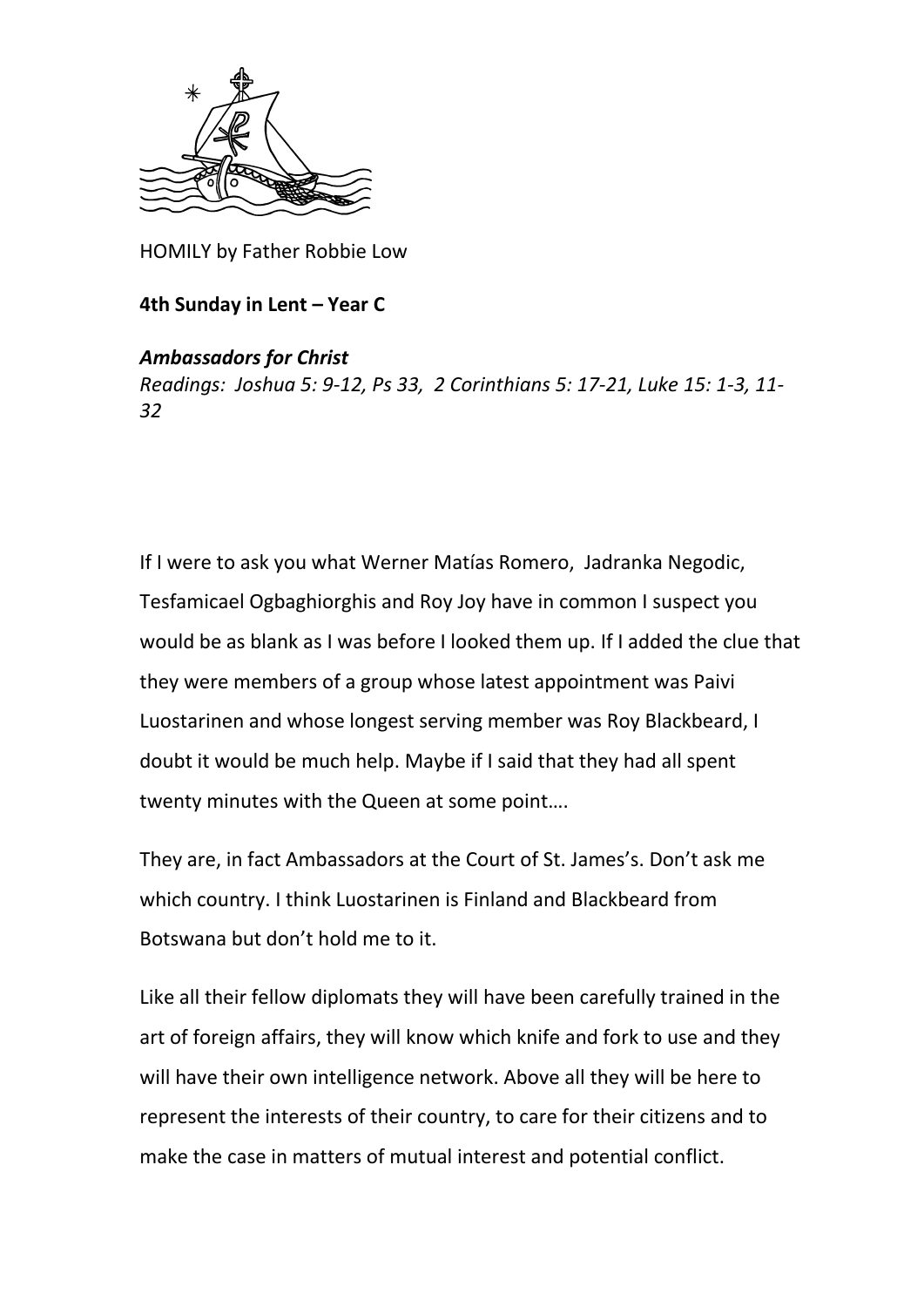In order to begin their task the monarch sends for them by state landau and whisks them up to the Palace. There they will have their allotted twenty minutes and, most importantly, present their credentials, the letter from the authorities in their own land appointing them to speak for their government and people. These are called 'letters of credence'. He or she is the 'believable and authorised' voice of the other country.

An Ambassador will, every day of his or her life, represent that other land. So it is with full knowledge of this awesome task and responsibility that St. Paul tells his Corinthian converts that they are 'Ambassadors for Christ'. And through this letter, inspired by the Holy Spirit and confirmed by the Church as Holy Scripture, God's Word for all time, Paul tells the universal Church throughout time that this is our task too.

The Church therefore represents the Kingdom of God to the kingdoms of this world. She holds in her hands those letters of credence which attest to the One whose authority she bears and whose monarch she represents and whose people she cares for. She presents her Creed, her Tradition and her Holy Book. She seeks the peace of the world but is permanently at war with those who seek to destroy man.

Above, St. Paul tells us, the ambassador for Christ is entrusted with an extraordinary message, the best news ever to echo in the ear of Man. The King of Kings and Lord of Lords has reconciled Man to Himself. He has taken our fallen nature and, through Christ, has made us a new creation. The mortal has put on immortality. The divine has transformed humanity. Eternity has overtaken time. Ambassadors of Christ bring news of the ultimate treaty, a welcome into the kingdom of love and joy and peace.

Now it might be comfortable to assume that this is the primary task of your deeply inadequate priests. It is. But it is also the primary task of the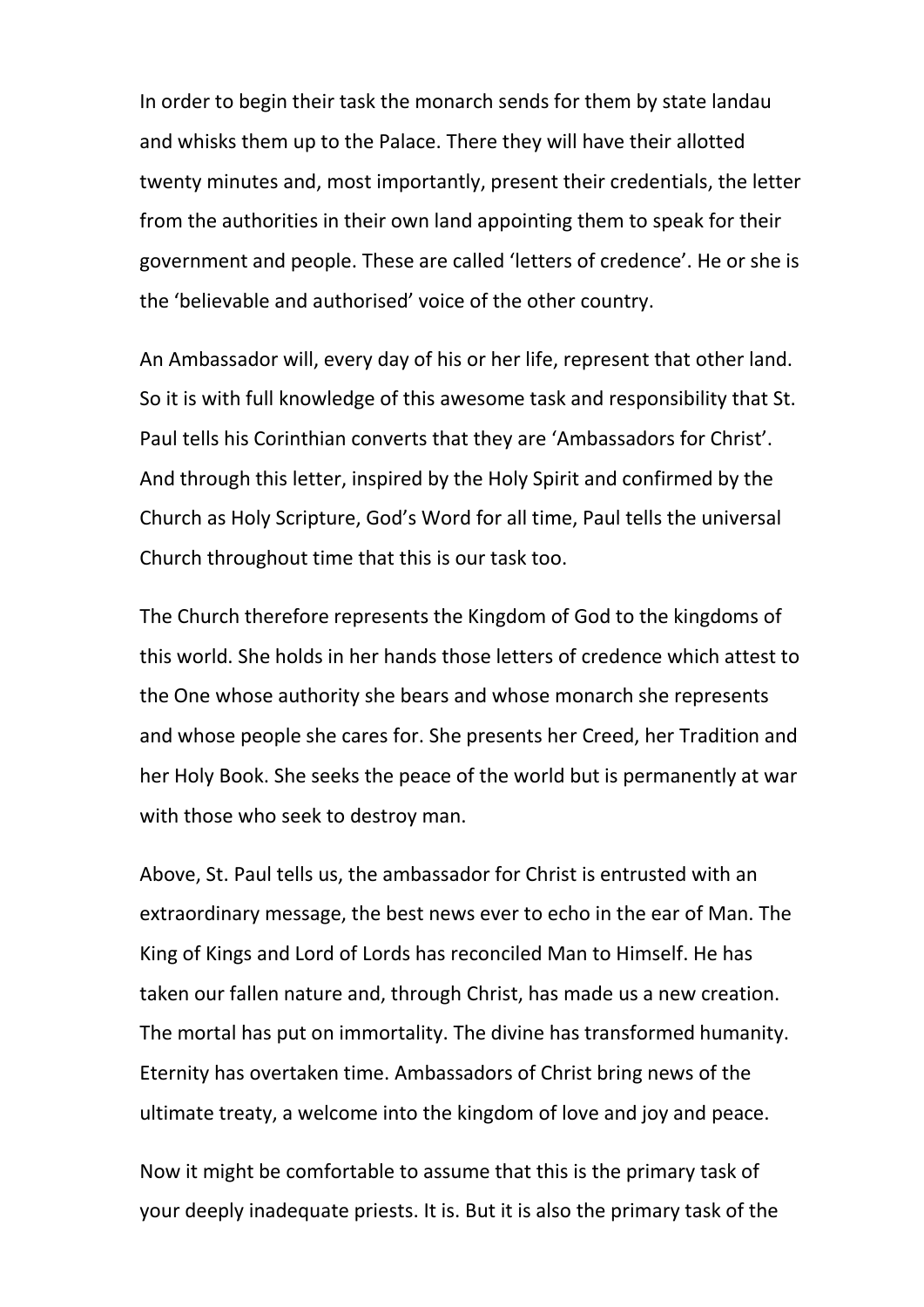deeply inadequate laity too. St. Paul does not differentiate here. The appointment of ambassadorship is to all the faithful at Corinth and all the faithful throughout time.

We represent today an unfamiliar, to many, country. We speak of a King they, for the most part, do not know. We present credentials they have never read. We speak of a peace treaty for a war of which they are scarcely aware yet which is costing them their lives.

How does this passage of Scripture help us in our task of evangelisation? How does it encourage us to spread the news of salvation? First it very simply reminds us of who we are and who we represent.

Say after me:

'I am an AMBASSADOR FOR CHRIST. I represent THE KING OF KINGS My homeland is HEAVEN.'

Like any good Ambassador we will be daily in communication with our homeland through, in our case, prayer and the sacraments. We will regularly check our standing orders and our daily briefings, in our case the Holy Scriptures. Instructions in translating and interpreting and implementing will come from that department of Heaven that deals with Foreign Affairs – that is to say The Church. We will always represent our King in the place where we have been sent to serve.

For our part it is essential not only to be dutiful but to be plausible. So some simple questions. When I speak do people hear authenticity and conviction? When I talk of reconciliation am I a person who is clearly reconciled himself? When I speak of peace is there a tangible peace in me?